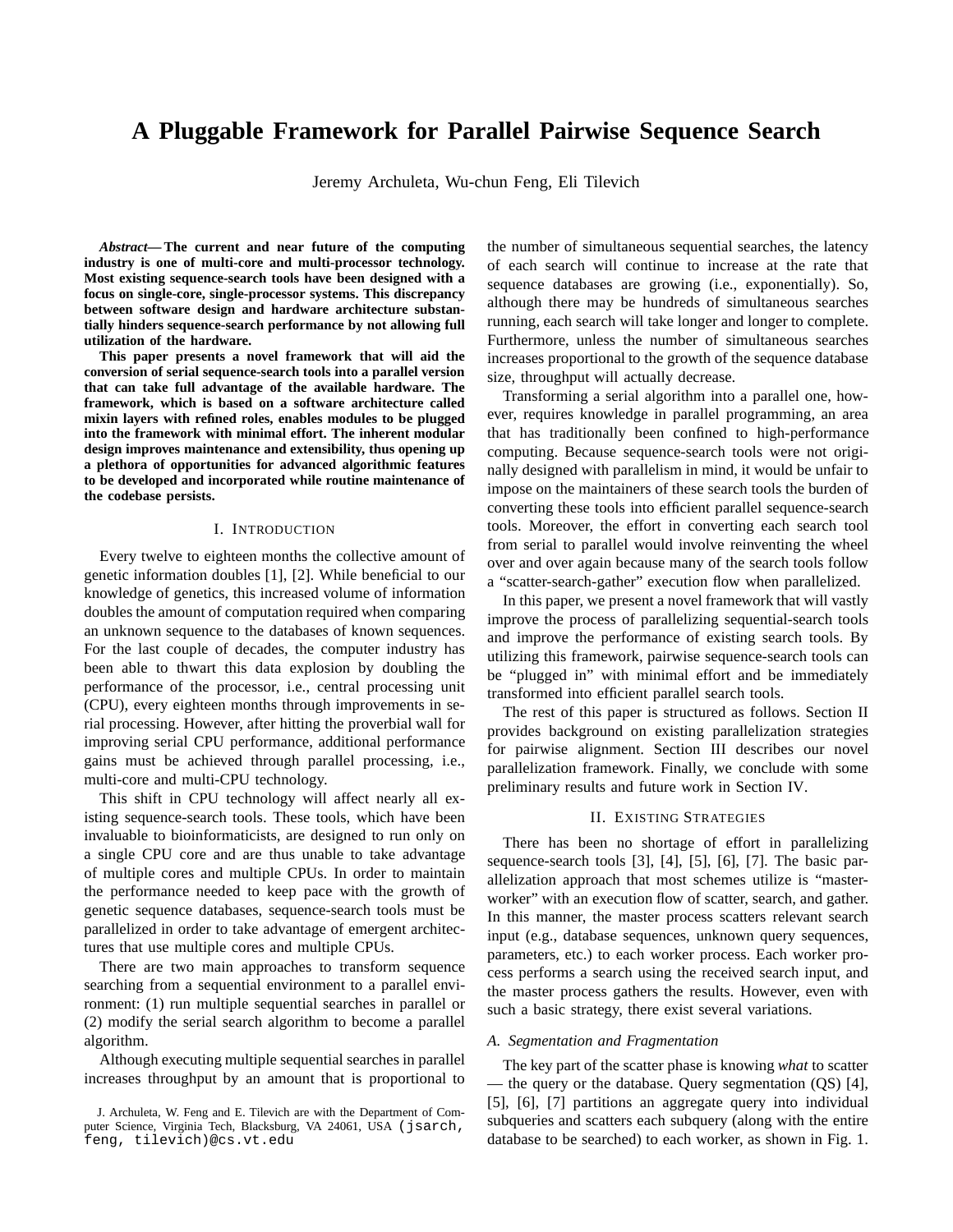Queries



Fig. 1. Overview of Query Segmentation (QS)

However, QS is not without a substantial issue: each subquery requires a complete copy of the entire database and the database is oftentimes much larger than the size of memory. This puts tremendous pressure on the system hardware to provide each worker process with a copy of (or at the very least, access to) the entire database. The pressure can be alleviated by requiring that each worker process have enough local storage to store the entire database or by investing in a globally accessible parallel filesystem. However, paging the database from storage kills performance as it is orders of magnitude slower than accessing the database from memory. Thus, QS alone is a parallelization strategy that will not scale as databases continue to double in size every 12 to 18 months [1], [2].

Rather than scattering the query, database fragmentation (DF) scatters the database, as first implemented in mpi-BLAST [3] — a parallelization of the National Center for Biotechnology Information Basic Local Alignment Search Tool, commonly known as NCBI BLAST [8], [9]. Specifically, DF splits the database into fragments that fit into each worker's memory but then delivers the same query to each worker, as shown in Fig. 2.

Using DF results in super-linear speedup because each database fragment now fits in memory, thus eliminating the need to page data between memory and disk. For over a decade, this novel technique of DF was presumed to be impossible for NCBI BLAST because generating correct "e-value" scores depended on each sequence knowing the "effective size" of the entire database. However, since the evalue is calculated mathematically, mpiBLAST surmounted this "impossible" obstacle by appending the relevant information to the database fragment, thus allowing each worker process to calculate exact e-value scores.

Since query segmentation (QS) and database fragmentation (DF) are orthogonal parallelization strategies, we combined the approaches recently, i.e., QS+DF. This hybrid approach to parallelizing BLAST realized the benefit of both fitting each fragment in memory through DF and executing subqueries in parallel via QS. In this way, throughput is increased through QS by simultaneously executing many subqueries, and latency is decreased via DF by eliminating



Fig. 2. Overview of Database Fragmentation (DF)

paging from storage. The result is a 305-fold speedup with mpiBLAST version 1.4.0, as seen in the following table.

| # Workers | DF  | $OS+DF$ |
|-----------|-----|---------|
| 8         | 23  | 23      |
| 16        | 45  | 48      |
| 32        | 81  | 76      |
| 64        | 147 | 173     |
| 128       | 187 | 305     |

TABLE I SPEEDUP OF DF VS.  $DF+QS$  (BASELINE = 1 WORKER)

## *B. Parallelization Model*

The parallelization model often used in parallel sequence searching is known as a "master-worker" model. The master process is responsible for distributing jobs to worker processes, usually one worker process per CPU (or CPU core). This separation of tasks appears to be well suited to the embarassingly parallel nature of DF and QS. For example, a query is segmented into Q subqueries, and each subquery is assigned to a group of  $N$  worker processes. Within each group of worker processes, the database is split into  $M$  fragments, where usually  $M = N$ . Thus, each worker process searches some portion of the query against some portion of the database. After finishing a search, the worker process notifies the master process of completion, and the master gathers all the results to process for output. Unfortunately, as the number of workers increases, a bottleneck at the master (during the gather phase) begins to dominate the execution time [10].

Alleviating this bottleneck has been the subject of several papers [10], [11], [12]. From these papers, what has become clear is that the single-master, multiple-worker parallelization model will not scale. As seen in [11] and [12], a multiplemaster approach improves parallel BLAST scalability to thousands of processors. With this in mind, a key feature of our new framework is the ability for various parallelization models (including the multiple-master strategy) to be implemented without necessitating wholesale changes to the framework.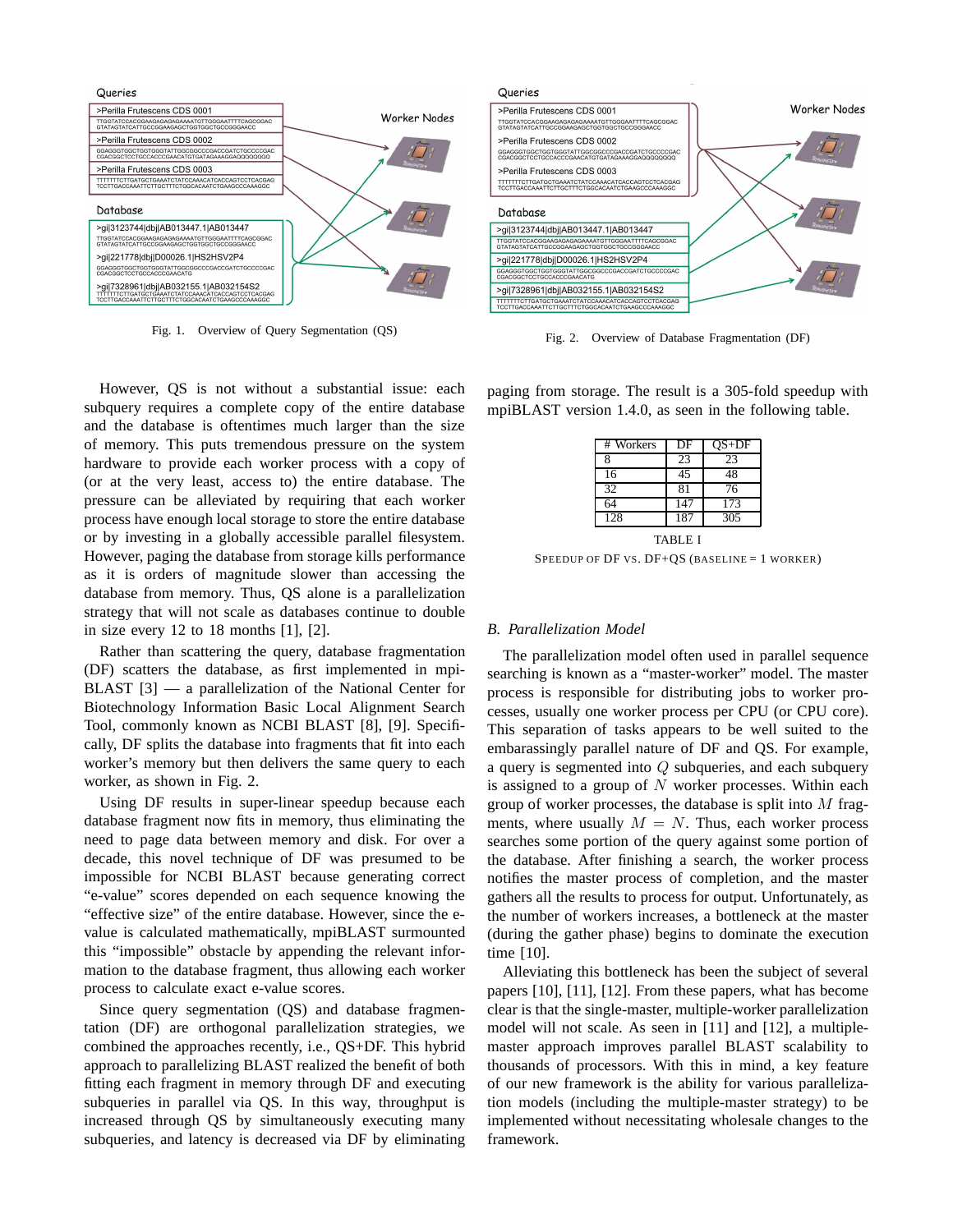

Fig. 3. Example of Interchangeable Modules

## III. THE FRAMEWORK

In presenting our framework, we focus on the main design and implementation decisions that we made and their relevance to bioinformatics. We elide the low-level implementation details as they are not pertinent to the discussion and are beyond the scope of this paper.

#### *A. Features*

Our framework uses state-of-the-art software engineering tools and techniques to provide a plug-in replaceable infrastructure for sequence-search tools. It enables sequence-search tools to take advantage of the parallel hardware both in everyday personal computers as well as in specialized highperformance computing systems. In addition, our framework is easy to extend and maintain.

*1) Modularity:* The crux of the framework is modularity, which enables maintainable and extensible high-performance sequence search. Fig. 3 shows a subset of the modules of the framework, with each phase of a search algorithm confined to a separate module. The modularity based on the phases of the algorithm makes it possible to interchange modules independently of each other. This ability to mix-and-match modules is essential in creating search tools that can take full advantage of different hardware and software configurations in modern parallel systems (e.g., parallel NCBI BLAST on a multi-core PC, parallel HMMER on IBM BlueGene with parallel input/output performance enhancements, etc.)

*2) Extensibility:* One of the key design objectives that we had for our framework was that it be easy to extend. As pointed out earlier, high modularity is conducive to flexible interchanges of different phases of a search algorithm in a plug-and-play fashion, allowing for an extensive feature list. New search algorithms, new parallelization models, and novel performance-enhancement modules are all examples of the features that can be quickly incorporated into this framework, as exemplified in Fig. 3.

Using our framework hides away many of the lowlevel nuances of parallel programming (e.g., creation and scheduling of tasks), which traditionally can be a hurdle in parallelizing a serial algorithm. This abstraction allows developers to focus on the details of porting the search algorithm to the framework, which primarily involves modifying the algorithm to obtain input data from the "database" module and to return output data to the "writer" module.

The scheduler is the brain of our framework and handles what, when, and to whom the processes communicate. In the framework, the "scheduler" module provides all the scheduling functionality. When the default master-worker scheduler is not appropriate for a particular system, such as in a massively-parallel system like IBM BlueGene/L, an alternative state-of-the-art parallelization model such as [11], [12] can be easily provided via a new scheduler.

In addition to replacing the scheduler, specialized inputoutput modules can further improve performance. For example, one can provide a special-purpose "write" module utilizing a parallel filesystem with parallel input-output features available, a la [10].

*3) Maintainability:* The modular design of our framework improves maintainability. With functionality encapsulated within modules, bugs are likely to be constrained to individual modules. For example, an error in the command-line processing would be found in the command-line module and not in the formatting module. Thus, routine maintenance of the framework is orthogonal to its development; a bug can be tracked down, fixed, tested, and the fix deployed independently of feature development.

In addition to modularity, strict adherence to the ANSI C++ syntax and unit testing further improve maintainability. The primary advantage of using ANSI  $C_{++}$  syntax is maximal portability as nearly all major platforms support ANSI C++. Unit testing allows each "unit" of code (i.e., module) to be tested thoroughly and rigorously in the absence of the entire application [13]. Our framework is a good fit for unit testing due to the low coupling it exhibits. Additional details of the software engineering rationale behind our framework can be found in [14].

#### *B. Implementation*

The software architecture that enables all the abovementioned benefits for this framework uses mixin layers as its implementation mechanism. Mixin layers is an implementation technique for collaboration-based designs, which assembles software modules in layers in which each successive layer is represented as a collection of inner classes [15], [16], [17]. Furthermore, both the enclosing class and its inner classes participate in an inheritance relationship with an abstract superclass: the enclosing class inherits from the enclosing superclass, and each inner class inherits from its corresponding inner class in the super enclosing class.

This design enables flexibility in adding functionality with each layer: a layer defines inner classes only for those objects for which it needs to add functionality. A typical C++ implementation of a mixin layer is as follows:

```
template <class Super>
class MixinLayer : public Super {
 class Inner1 : public Super::Inner1 { /* body */ };
 class Inner2 : public Super::Inner2 \{ / * \text{ body } * / \};
};
```
Each inner class represents a different "role" in the design. We call our implementation "mixin layers with refined roles," as it enables flexible collaboration between different roles without duplicating code. Specifically, the roles in our framework are *Common*, *Master*, and *Worker*,